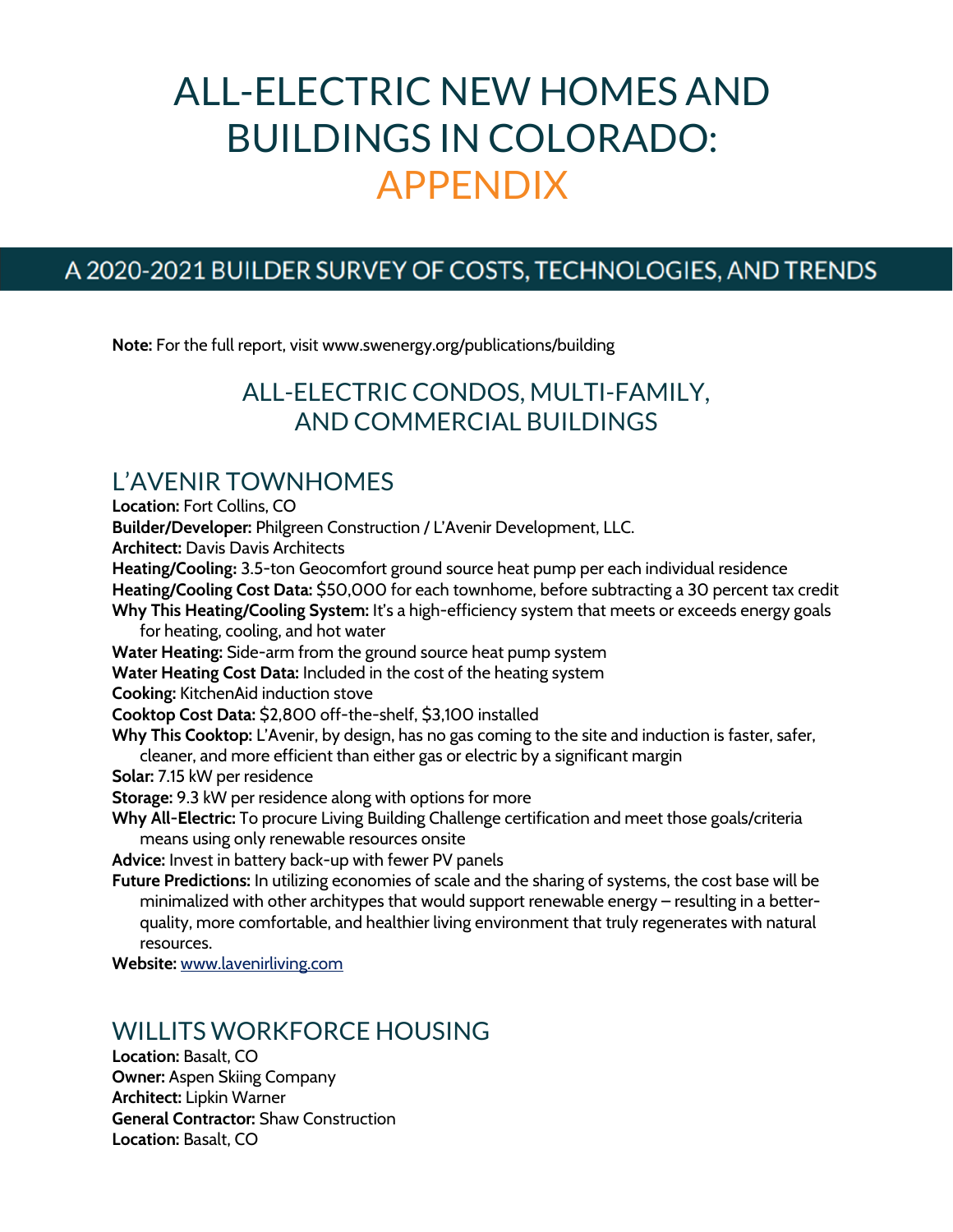**Development:** Willits Workforce Housing

**Size:** 53,000 sq ft, 43 units for Aspen Skiing Company employees and community childcare workers to rent

**Electric Utility:** Holy Cross Energy

**Heating/Cooling:** ENERGY STAR-certified Armstrong air source heat pumps

- **Why This Heating/Cooling System:** Best combination of performance, lifecycle cost, and emissions. The heat pump mode goes down to 0°F.
- **Heat Pump Cost Data:** The heat pumps cost \$70,000 more than high efficiency gas boilers with split direct expansion cooling, but a utility rebated covered \$58,000 of that.
- **Water Heating:** Eight Sanden CO2 heat pump water heaters installed on the roof; storage in building via eigh 120-gal tanks.
- **Why This Heating/Cooling System:** Best combination of performance, lifecycle cost, and emissions. The heat pump mode goes down to -13°F.

**Cooking:** Electric ranges

**Other state, local, or federal tax credits:** \$100,000 from Community Office for Resource Efficiency (CORE) for electrification and solar

**Solar PV:** 86 kW DC

**EV Charging:** 3 x ChargePoint CT4000

**Why All-Electric:** To lead by example and inspire others to go high-efficiency all-electric in cold climate at this scale

**Advice:** 

- Push your general contractor and engineer to understand modern electrification options
- Spend money on energy model to fully understand lifecycle costs
- Quality control of install and commissioning
- In working with trades, the more experience they have with heat pumps, the better

**Future Plans:** Another all-electric ski rental building in 2022

# SIERRA GRANDE PK-12 SCHOOL

**Location:** Blanca, CO **Owner:** Sierra Grande School District **Architect:** Cuningham Group **General Contractor:** FCI **Electrical Engineer:** Branch Pattern **Size:** 85,852 sq ft on a 20-acre site; 400 students **Total Construction Cost:** \$42,554,000 (no added cost for all-electric) **Electric Utility:** Xcel Energy **Heating/Cooling:** Direct expansion cooling (DX) variable air volume (VAV) with electric reheat and energy recovery (no boiler, chiller, or perimeter heating) **Heating/Cooling Cost Data:** The cost increases from the improved envelope are were offset by the cost decreases from the resulting simplified HVAC system **Water Heating:** Electric resistance **Solar PV:** 372 kW ground-mounted **Why All-Electric:** Hard to get HVAC techs out in the San Louis Valley for maintenance, so they designed the school to Passive House standards and eliminated the heating system. Also: simple to operate, easy to maintain, extremely low utility bills, and a comfortable environment for learning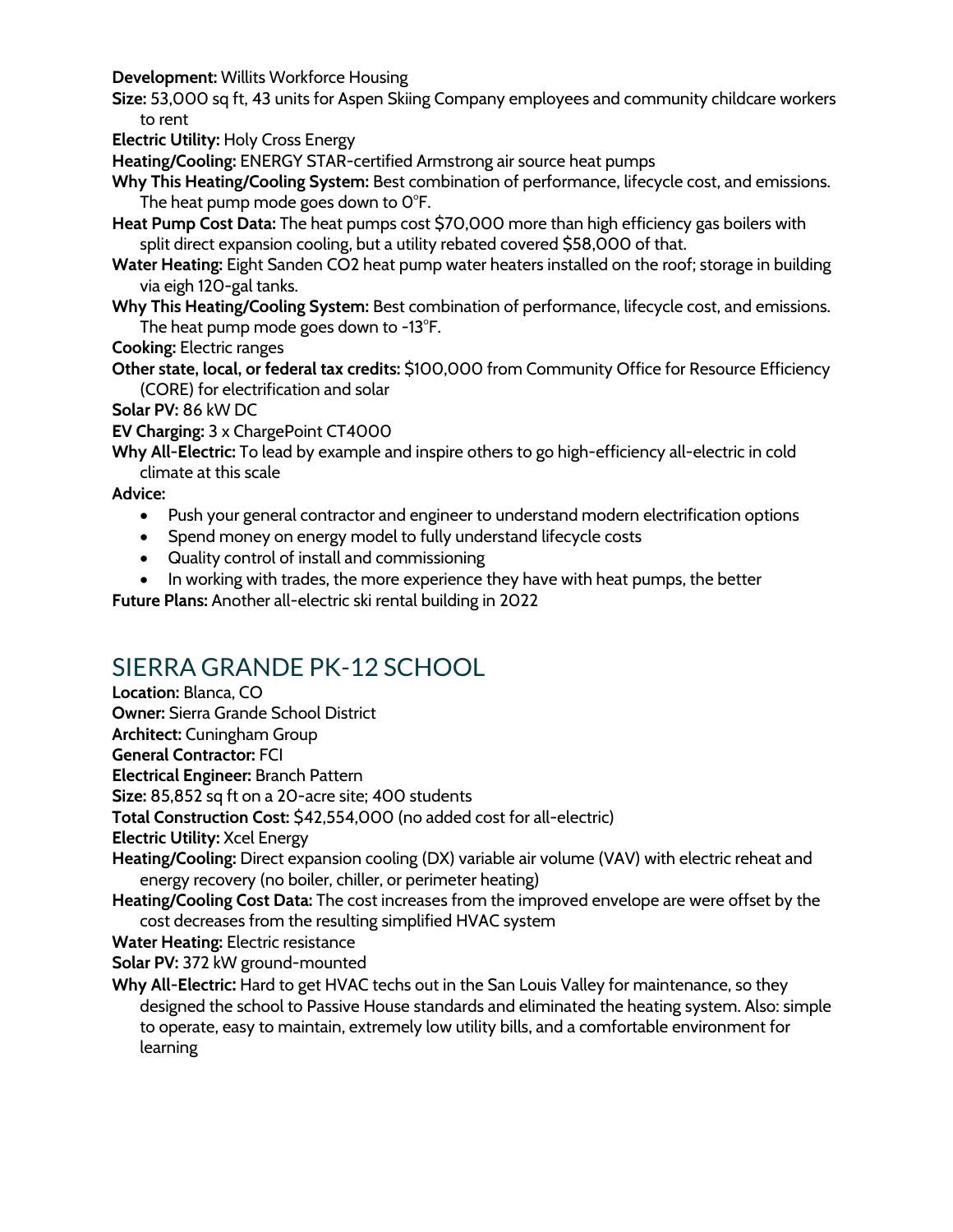# ALL-ELECTRIC MASTER-PLANNED COMMUNITIES

#### REVIVE

**Location:** Fort Collins, CO **Builder/Developer:** Philgreen Construction, Seven Generations, Revive Properties LLC **Architect:** Greg D. Fisher **Electric Utility:** Fort Collins Utilities **Development Size:** 37 duplex homes, 18 townhomes **Listing Price (single family/duplex):** \$525,000/\$430,000+ **Home Size (single family/duplex):** 1800-2,500 sq ft **Heating/Cooling (single family/duplex)**: Ground source heat pump **Why This Heating/Cooling System:** The homes have a very low energy demand, and the system has a very high coefficient of performance (COP) of 3.0. **Water Heating (duplex):** Two-tank water heater system with a desuperheater. **Why This Water Heating System:** It uses the ground source heat pump to preheat the water and is the most efficient, plus it uses no natural gas **Cooking (single family/duplex):** Induction stoves and conventional electric ranges **Solar PV:** Solar City / Tesla 8.5 kW **EV Charging:** Pre-wired **Listing Price (townhome):** \$254,000-450,000+ **Home Size (townhome):** 1,100-2,200 sq ft **Heating/Cooling (townhome)**: Ground source heat pump **Water Heating (townhome):** Air Source Heat Pump **Cooking (townhome):** Electric stove **Why This Cooktop (townhome):** It doesn't use gas **Solar PV:** Solar City / Tesla 5.5 kW **EV Charging:** Pre-wired **Why All-Electric:** To avoid putting in gas lines **Advice for Other Builders:** You can get great savings by not running gas lines – and you can get a great value for the land without gas easements. **Future Predictions:** All-electric makes a great deal of sense from both a development and environmental perspective. With home energy labeling beginning across the country, high efficiency homes will have higher market values and not building to zero will be building to obsolescence. It so much easier to do the basic first (good windows, air sealing and insulation) than trying to retrofit a home. After the efficiency measures, solar at developer prices is below grid-parity and just makes sense from a resilience and environmental perspective. **Website:** www.revivefc.com

#### GEOS

**Location:** Arvada, CO

**Builder/Developer:** Cottonwood West Park; Cornerstone Homes; Peak Development; Laudick & Laudick Engineering, LLC

**Electric Utility:** Xcel Energy

**Listing Price:** \$450,000's to \$700,000's

**Development Size:** 15 single-family homes and cottages plus 15 rowhomes across 10 blocks in Phase 1; additional 250 homes and rowhomes under construction

**Home Size:** 1,500 to 2,500 sq ft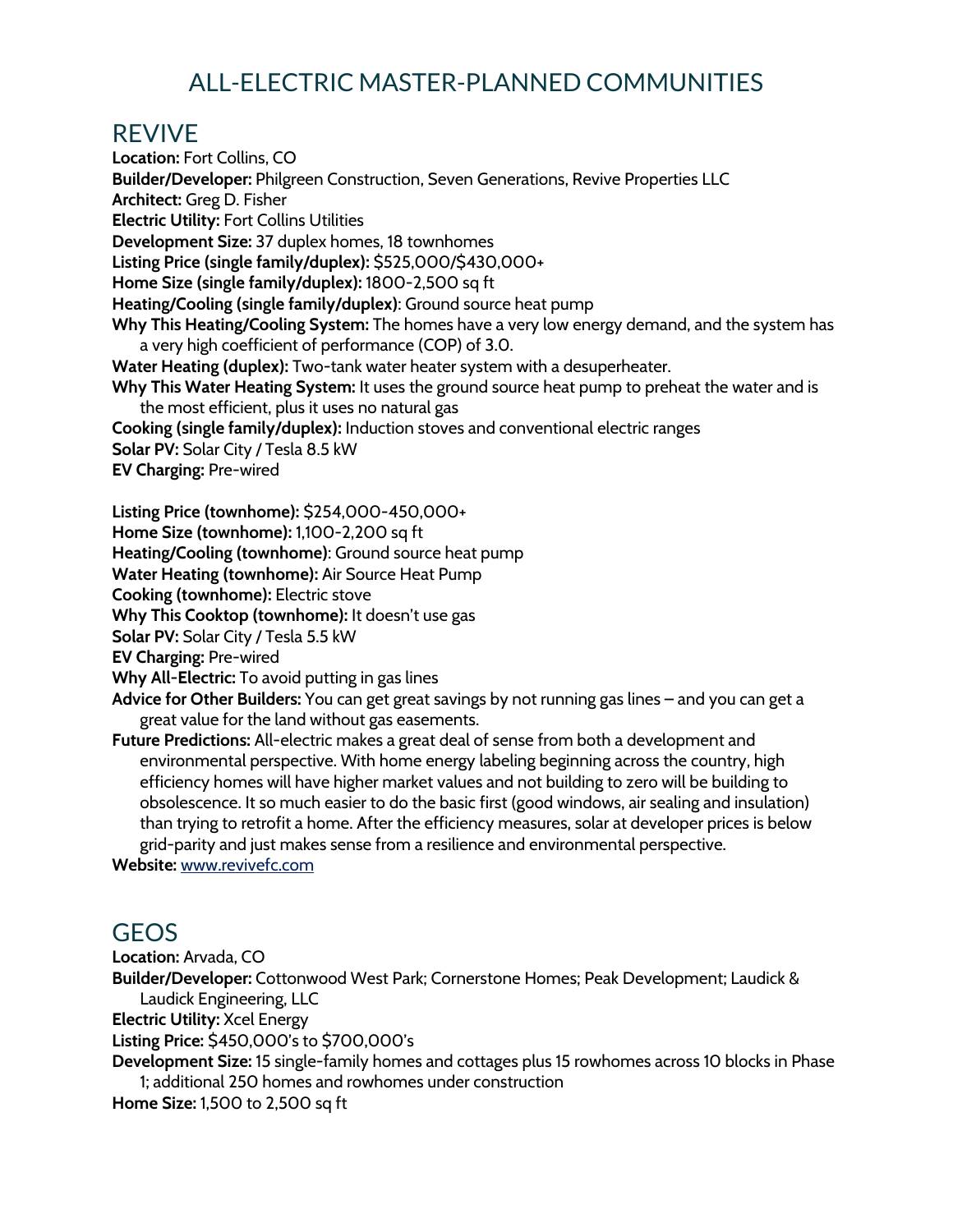- **Heating/Cooling (single family)**: Controlled energy recovery ventilation from Build Equinox with air source heat pump (CERV); Bosch 1.5-ton geothermal heat pump, installed in the basement; small electric strip heaters for backup
- Heating/Cooling Cost Data (single family): \$4,500 off-the-shelf, \$15,000 installed, minus a \$600 utility rebate and a 30 percent federal tax credit
- **Heating/Cooling (rowhome)**: CERV from Build Equinox as primary source; LG Carrier 2-ton 2-head mini-split air source heat pump; small electric strip heaters for backup
- Heating/Cooling Cost Data (rowhome): \$3,000 off-the-shelf, \$6,000 installed, minus a \$600 utility rebate and a 30 percent federal tax credit
- **Why This Heating/Cooling System:** This system has a 5-year payback on the upfront investment, and gas furnaces and water heaters produce too much CO2 and other noxious gases in an airtight home

**Water Heating:** 50-gallon Bradford White heat pump water heater, installed in kitchen pantries to use cooling for food preservation and beverages

**Why This Water Heating System:** It saves energy by coupling with the geothermal heat pump, and is far more efficient than electric resistance

**Cooking:** Bosch standard electric resistance range

**Cooktop Cost Data:** \$1,750 off-the-shelf

**Why This Cooktop:** The increased cost of induction outweighed benefit of faster cook times **Solar PV:** 6 kW

**EV Charging:** EV-Ready 240-volt outlets

- **Why All-Electric:** Keeping natural gas out of homes makes them healthier and safer. Heat pumps require less maintenance and are energy efficient. Electricity costs with these technologies match current costs of natural gas. New homes are built to last for many years and should use future technologies.
- **Advice:** Emphasize the health benefits of electric homes. Explain that natural gas will have to be replaced by electricity within the next 10 years. Fossil fuels will become more expensive while renewable electricity will drop in price.
- **Future Predictions:** Tighter homes will make burning gas a more serious health hazard. Natural gas will be uneconomical and impractical, and will have to be replaced like wired phone lines, gasoline, and coal. Gas lines will be aging and replacing them will be too expensive.

**Website:** www.discovergeos.com

## THRIVE VITALITY COLLECTION

**Location:** Denver, CO **Developer:** Thrive Home Builders **Home Design:** Vitality Collection **Electric Utility:** Xcel Energy **Listing Price:** \$700,000+ **Size:** 2,300-3,400 sq ft, 3-5 bedrooms, 39 production homes total **Heating/Cooling:** Mitsubishi ENERGY STAR ducted mini-split air source heat pumps **Cooking:** 36-inch Samsung induction cooktop **Solar PV:** 7.8 kW SunStreet **Battery Storage:** Yes **EV Charging:** Pre-wired **Other Rebates or Incentives:** Utility rebate for exceeding code by 10% **Why Electric:** Electricity is a better choice for the environment than gas, giving our homes a lower carbon footprint and maximizing the energy offset from the rooftop solar system. Healthy indoor air is a key component of the Thrive brand. Burning anything in your house releases CO2 and

particulate matter into the air you're breathing, and reducing the levels of those contaminants at home is essential to creating a healthier indoor air environment. Finally, future code requirements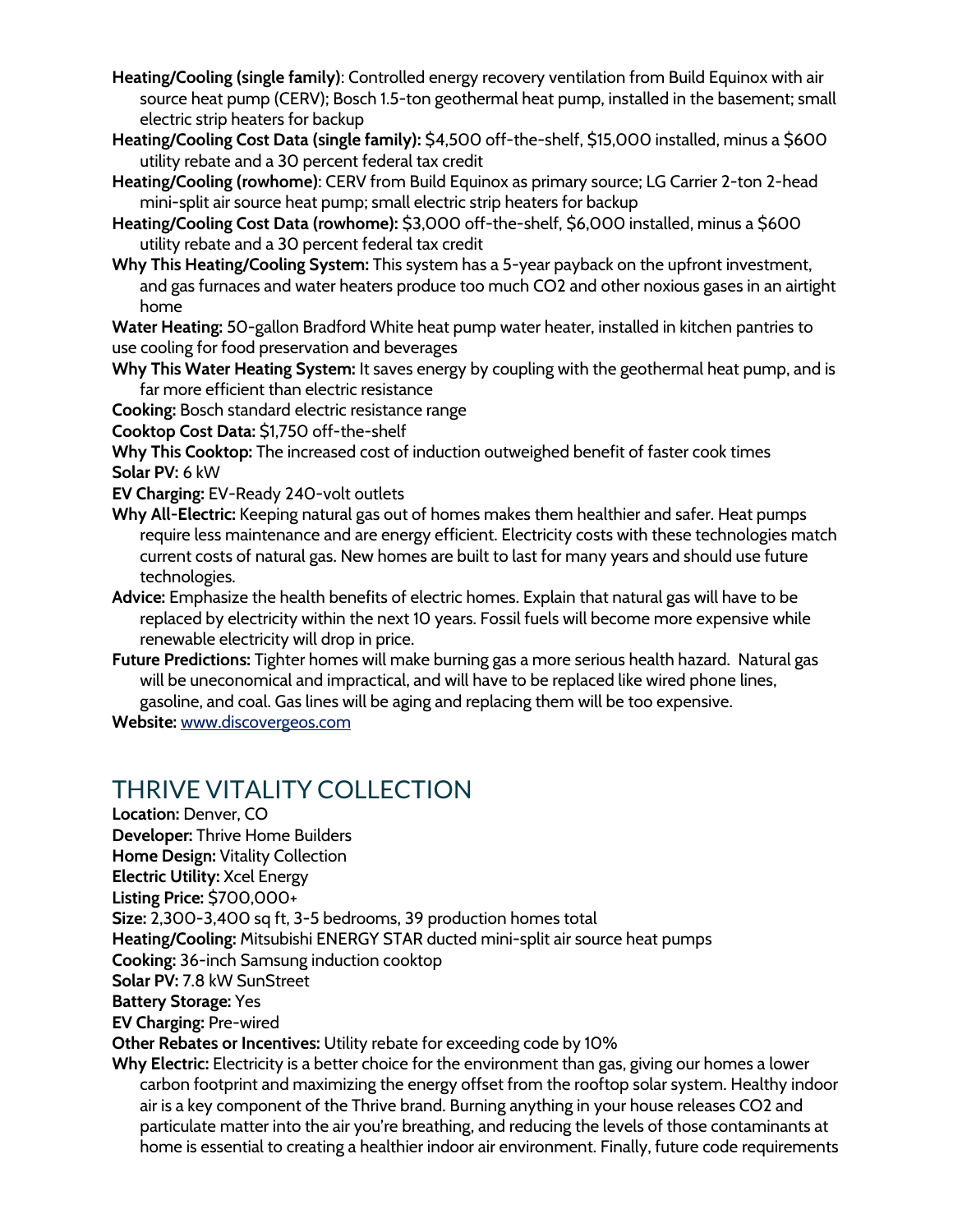are shifting to all-electric homes and the Vitality series is a way for us to build the product, vendor and supervisory resources to be ready.

**Website:** www.thrivehomebuilders.com

#### NORTH VISTA HIGHLANDS

**Location:** Pueblo, CO **Builder/Developer:** Sprout Tech Homes **Status:** First phase of 162 lots under construction **Development Size:** 4,850 lots over 1,060 acres **Home Size:** 1,800-2,600 sq ft for single-family homes, 2,400 sq ft for townhomes **Electric Utility:** Black Hills **Heating/Cooling:** Air source mini-splits or radiant in-floor systems with air-to-water heat pumps **Why Electric:** Two main reasons: first, these highly efficient homes with very low energy costs will cost less over the longer-term if you consider the total cost of home ownership. And secondly these homes provide much better indoor air quality, so they're healthier.

**Website:** www.northvistahighlands.com

#### BASALT VISTA

**Builder/developer:** Habitat for Humanity Roaring Fork Valley **Development:** Basalt Vista **Location:** Basalt, CO **Electric Utility:** Holy Cross **Size:** 27 homes, each 1,150-1675 sq ft **Heating/Cooling:** 4-ton Carrier air source heat pump **Heating/Cooling Cost Data:** \$10,985 off-the-shelf, \$24,557 installed; approx. \$10,000 savings from not installing ducts **Water Heating:** 50-gallon A.O. Smith heat pump water heater installed in vented closets or mechanical rooms **Water Heat Cost Data:** \$1,370 off-the-shelf minus a \$450 utility rebate, \$1,300 installed **Cooking:** Frigidaire induction cooktop **Cooktop Cost Data:** \$900 off-the-shelf, \$1,000 installed **Solar PV:** 11 kW **EV Charging:** ChargePoint **Why All-Electric:** Net zero goals **Advice:** The mini split's outdoor unit must be installed somewhere where it is protected from snow and raised at least a foot off the ground, to help it avoid freezing up or not performing well

**Website:** www.habitatroaringfork.org/pages/basalt-vista

# ALL-ELECTRIC SINGLE-FAMILY HOMES

#### SAMUELSON

**Location:** Golden, CO **General Contractor:** Kinsman Construction **Architect:** Ewers Architecture **Engineering:** Christie and Chris Samuelson **Size:** 1,900 sq ft **Electric Utility:** United Power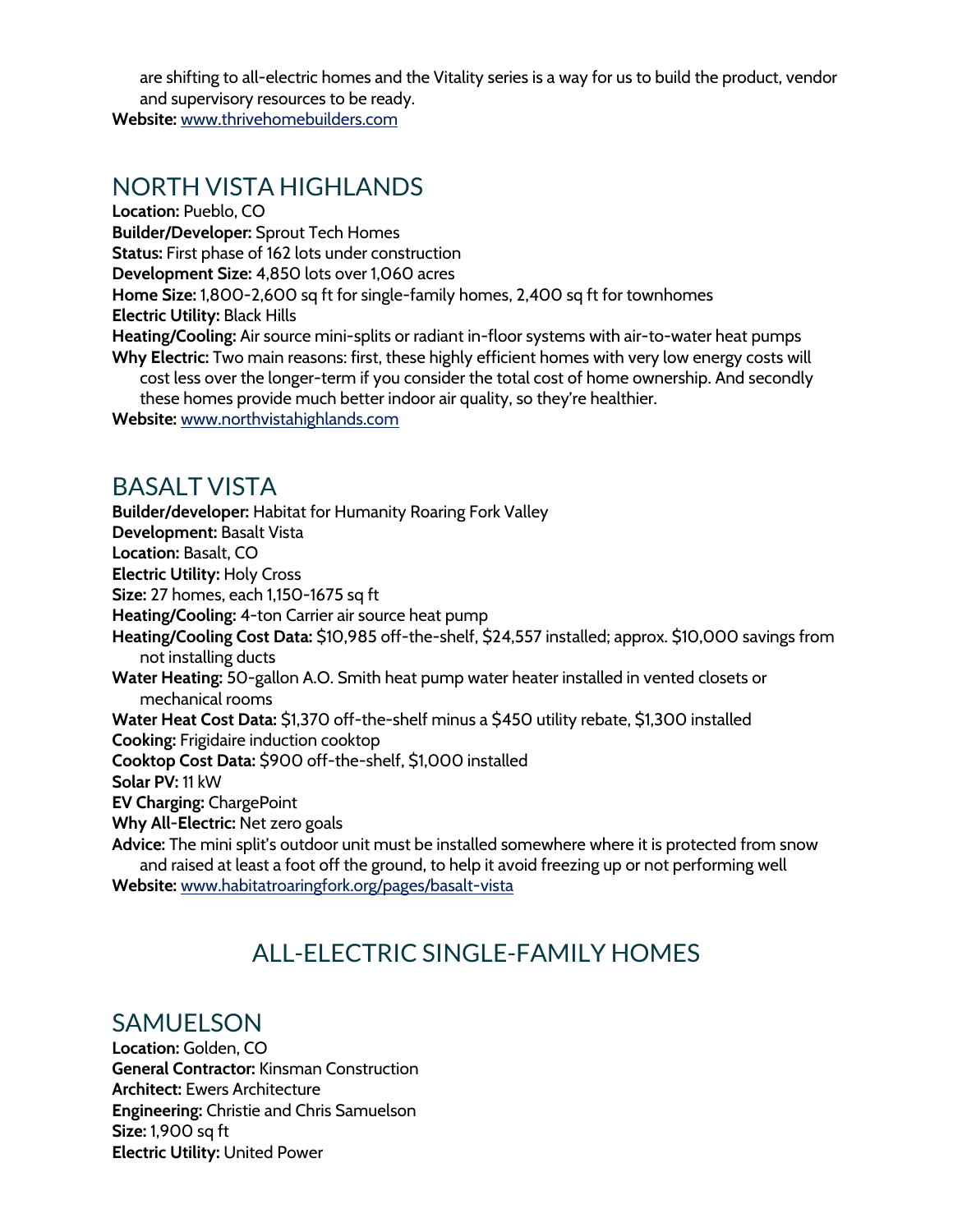**Heating/Cooling:** 4.4-ton EarthLinked ground source heat pump **Heating/Cooling Cost Data:** \$20,700 installed including blower and ducts a \$3,250 utility rebate **Why This Heating/Cooling System:** Lowest long-term cost, moderate up-front cost compared to other alternatives such as propane, air source heat pump, or wood pellets **Water Heating:** 85 gallon grid-connected Marathon electric resistance tank **Water Heater Cost Data:** \$1,029 off-the-shelf minus a \$1,000 utility incentive, for a total of \$29 **Why This Water Heating System:** Utility incentive, grid controlled off-peak rate

**Cooking:** LG Glass top electric resistance **Other Tax Credits:** \$9,300 federal tax credit

**Advice:** Don't forget about passive solar

## VAN DER RIDJT

**Location:** West of Golden, CO **Builder/Developer:** DT Construct **Architect:** Ewers Architecture **Size:** 2,000 sq ft **Electric Utility:** United Power **Heating/Cooling:** 3-ton Chiltrix CX34 air source heat pump with ground-floor radiant floor heating. **Heating/Cooling Cost Data:** \$32,455 installed, minus \$1,100 utility rebate (about \$1,000-\$2,000 more than a gas furnace) **Why This Heating/Cooling System:** Efficiency and installation cost **Water Heating:** 72-gallon Rheem hybrid heat-pump water heater installed in a utility room **Water Heating Cost Data:** \$2,964 installed, minus \$370 utility rebate (about the same net costs as a natural gas tank water heater) **Why This Water Heater:** Efficiency **Cooking:** GE Profile induction and separate wall oven **Cooktop Cost Data:** \$1,439 cooktop plus \$1,298 wall oven off-the-shelf **Why This Cooktop:** Griddle function, aesthetics **Solar PV:** Buglet 5.4 kW ground-mounted **Solar Tax Credit:** \$5,829 (federal) **EV charging:** 32-amp charger **Net Monthly Electric Bill:** ~\$20 **Why All-Electric:** Desire to generate all energy to operate the home **Advice:** Understand and explain to clients the benefit of heat pumps versus traditional inefficient

heating. Understand passive solar gain and thermal bridging

**Future Prediction:** Gas connection becomes less common

# ABOVE CODE HOMES

**Location:** Grand Junction, CO **Builder/Developer:** Above Code Homes LLC **Status:** Construction starting April 2021 **Size:** 3,900 sq ft **Electric Utility:** Grand Valley Power **Heating/Cooling:** Ducted 2-ton Mitsubishi air source heat pump **Heating/Cooling Cost Data:** \$2,500 off-the-shelf, \$6,000 installed **Why This Heating/Cooling System:** Comfort of mixing air with ducts in every room; lower costs compared to others; approximately the same cost as forced air gas furnace with standard AC **Water Heating:** 82-gallon Rheem heat pump water heater in dedicated mechanical room